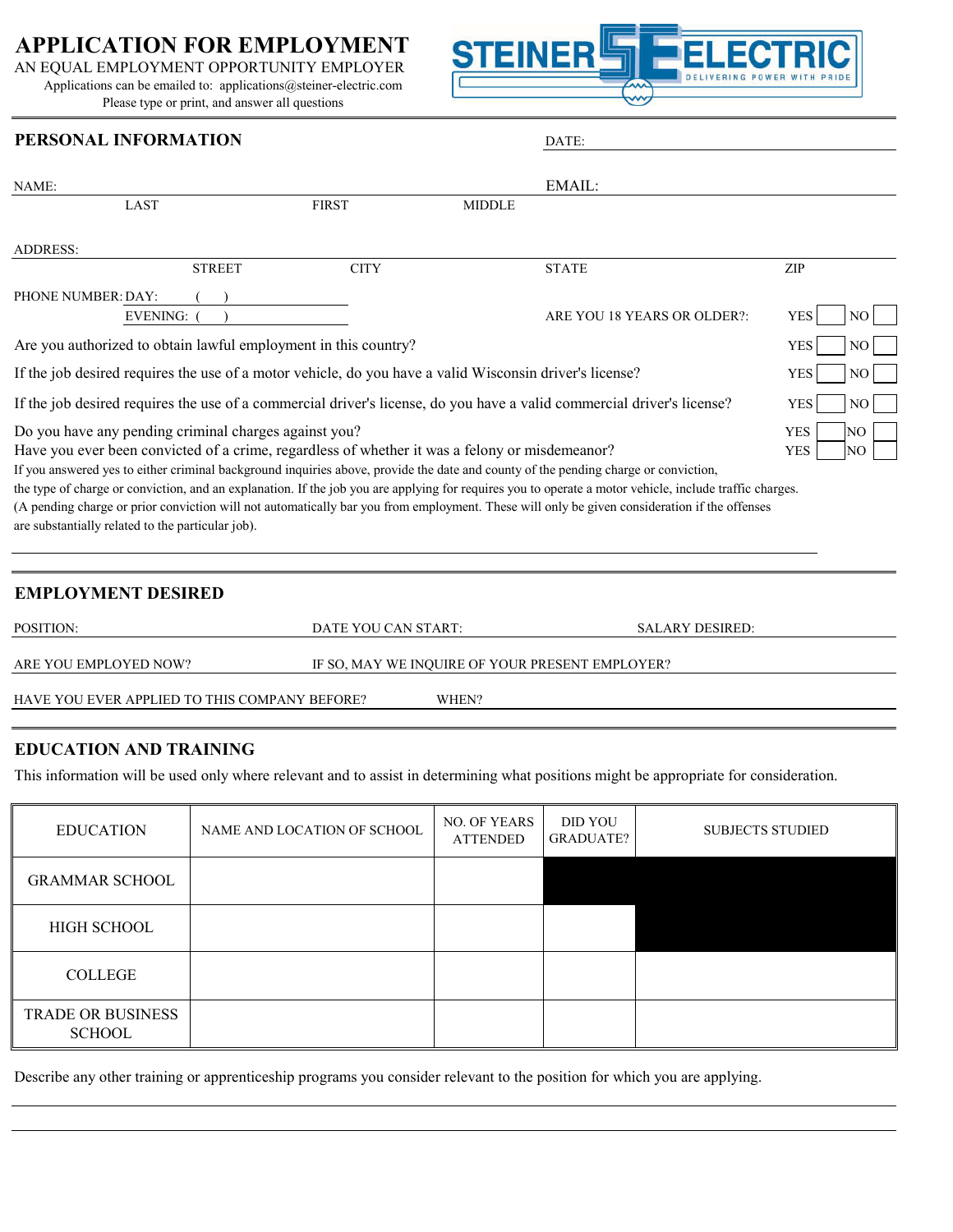#### **WORK EXPERIENCE/FORMER EMPLOYERS**

Provide complete information. Be specific. Start with your current or most recent job. Include self-employment and military service. For part-time work, show the average number of hours per month. Show any changes in job title for the same employer as a separate position. Attach additional sheets if necessary.

| Employer:           | <b>Street Address:</b>                     |                        |  |  |
|---------------------|--------------------------------------------|------------------------|--|--|
| Your Title:         | City, State, Zip:                          |                        |  |  |
| Your Duties:        | Phone:                                     | Name of Supervisor:    |  |  |
|                     | Total Time Employed:                       |                        |  |  |
|                     | From (Month & Year):<br>To (Month & Year): |                        |  |  |
|                     | Last Rate of Pay:                          |                        |  |  |
|                     | Reason For Leaving:                        |                        |  |  |
|                     |                                            |                        |  |  |
| Employer:           |                                            | <b>Street Address:</b> |  |  |
| Your Title:         | City, State, Zip:                          |                        |  |  |
| <b>Your Duties:</b> | Phone:                                     | Name of Supervisor:    |  |  |
|                     | Total Time Employed:                       |                        |  |  |
|                     | From (Month & Year):                       | To (Month & Year):     |  |  |
|                     | Last Rate of Pay:                          |                        |  |  |
|                     | Reason For Leaving:                        |                        |  |  |
| Employer:           | <b>Street Address:</b>                     |                        |  |  |
| Your Title:         | City, State, Zip:                          |                        |  |  |
| Your Duties:        | Phone:                                     | Name of Supervisor:    |  |  |
|                     | Total Time Employed:                       |                        |  |  |
|                     | From (Month & Year):                       | To (Month & Year):     |  |  |
|                     | Last Rate of Pay:                          |                        |  |  |
|                     | Reason For Leaving:                        |                        |  |  |
| Employer:           | <b>Street Address:</b>                     |                        |  |  |
| Your Title:         | City, State, Zip:                          |                        |  |  |
| Your Duties:        | Phone:                                     | Name of Supervisor:    |  |  |
|                     |                                            |                        |  |  |
|                     | Total Time Employed:                       |                        |  |  |
|                     | From (Month & Year):                       | To (Month & Year):     |  |  |
|                     | Last Rate of Pay:                          |                        |  |  |
|                     | Reason For Leaving:                        |                        |  |  |
|                     |                                            |                        |  |  |